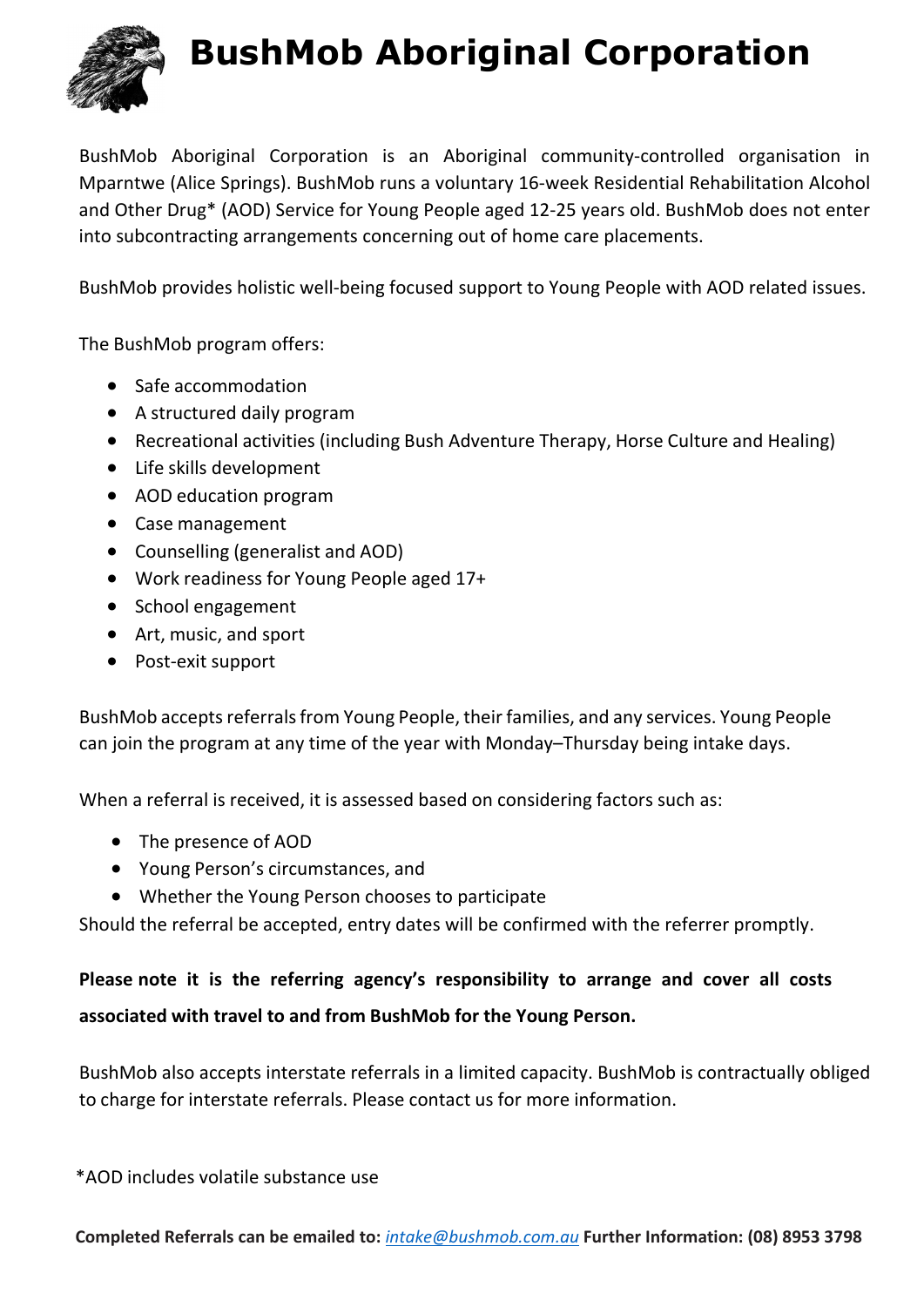

| <b>Referring Agency</b>                                                     |  |                                                                                    |  |         | Date of Referral |                   |                             |                                     |
|-----------------------------------------------------------------------------|--|------------------------------------------------------------------------------------|--|---------|------------------|-------------------|-----------------------------|-------------------------------------|
| Name of Referrer                                                            |  |                                                                                    |  | Phone   |                  |                   |                             |                                     |
| <b>Position Title</b>                                                       |  |                                                                                    |  | Address |                  |                   |                             |                                     |
| Email                                                                       |  |                                                                                    |  |         |                  |                   |                             |                                     |
| <b>Young Person Information</b>                                             |  |                                                                                    |  |         |                  |                   |                             |                                     |
| <b>DOB</b><br>Name                                                          |  |                                                                                    |  |         |                  |                   |                             |                                     |
| <b>Best Contact Number</b>                                                  |  |                                                                                    |  |         | Age              |                   | Gender                      |                                     |
| <b>Usual Residential Address</b><br>(Not Correctional / Detention Facility) |  |                                                                                    |  |         |                  |                   |                             |                                     |
| Primary language/s spoken                                                   |  |                                                                                    |  |         |                  | Centrelink Number |                             |                                     |
| <b>English Proficiency</b>                                                  |  |                                                                                    |  |         |                  |                   | Is an interpreter required? | Yes $\Box$<br>No $\square$          |
|                                                                             |  | Birth Certificate attached? (Required for School enrolment and ID purposes)        |  |         |                  |                   |                             | Yes $\square$<br>No $\square$       |
| Does the Young Person                                                       |  |                                                                                    |  |         |                  |                   |                             |                                     |
| Consent to this referral?                                                   |  |                                                                                    |  |         |                  |                   |                             | Yes $\square$<br>No $\square$       |
|                                                                             |  | Understand BushMob is a Residential Rehabilitation Alcohol and Other Drug Program? |  |         |                  |                   |                             | Yes $\square$<br>No $\square$       |
| Understand BushMob is a 16-week program?                                    |  |                                                                                    |  |         |                  |                   |                             | Yes $\square$<br>No $\square$       |
|                                                                             |  | Agree that if school-aged, they are required to attend school?                     |  |         |                  |                   |                             | Yes $\square$<br>No $\square$       |
|                                                                             |  | Agree that if older, they are required to engage in training and/or employment?    |  |         |                  |                   |                             | Yes $\square$<br>No $\square$       |
| Know how to swim?                                                           |  |                                                                                    |  |         | Good $\square$   |                   | Fair $\square$              | Poor $\Box$ Not at all $\Box$       |
| Know how to ride a horse?                                                   |  |                                                                                    |  |         | Good $\square$   |                   | Fair $\Box$                 | Not at all $\square$<br>Poor $\Box$ |
| <b>Referral Context</b>                                                     |  |                                                                                    |  |         |                  | Residential       | $\Box$                      | Ш<br>Outreach<br>$\Box$             |
| Reason for the referral                                                     |  |                                                                                    |  |         |                  |                   |                             |                                     |
|                                                                             |  |                                                                                    |  |         |                  |                   |                             |                                     |
| What is the Young Person's goal/s in attending BushMob?                     |  |                                                                                    |  |         |                  |                   |                             |                                     |
|                                                                             |  |                                                                                    |  |         |                  |                   |                             |                                     |
| What are the Young Person's strengths?                                      |  |                                                                                    |  |         |                  |                   |                             |                                     |
|                                                                             |  |                                                                                    |  |         |                  |                   |                             |                                     |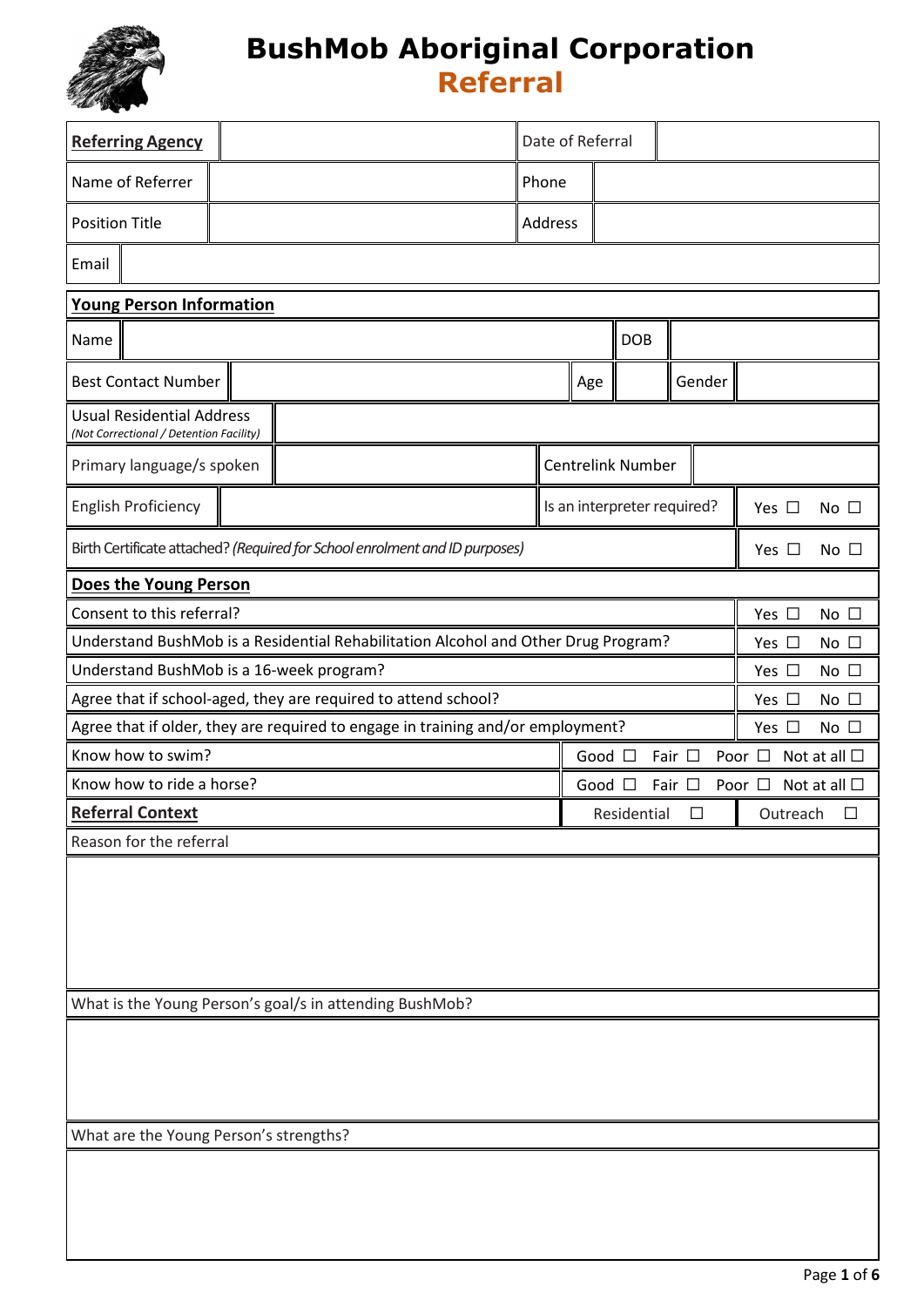

| <b>Family Information</b>                                                                                                           |                               |  |  |  |  |  |  |  |  |
|-------------------------------------------------------------------------------------------------------------------------------------|-------------------------------|--|--|--|--|--|--|--|--|
| Current Guardian/s                                                                                                                  | Phone                         |  |  |  |  |  |  |  |  |
| <b>Biological Parents</b>                                                                                                           |                               |  |  |  |  |  |  |  |  |
| Siblings                                                                                                                            |                               |  |  |  |  |  |  |  |  |
| Who does the Young Person live with?                                                                                                |                               |  |  |  |  |  |  |  |  |
| Is the family aware of the referral and if under 18 years of age do, they consent to the referral?<br>Yes $\square$<br>No $\square$ |                               |  |  |  |  |  |  |  |  |
| <b>Emergency Contact Name</b>                                                                                                       |                               |  |  |  |  |  |  |  |  |
| <b>Emergency Contact Phone</b>                                                                                                      |                               |  |  |  |  |  |  |  |  |
| <b>Education</b>                                                                                                                    |                               |  |  |  |  |  |  |  |  |
| Name of School<br>Last attendance                                                                                                   | Highest grade achieved        |  |  |  |  |  |  |  |  |
| <b>Alcohol and Other Drug Use History</b>                                                                                           |                               |  |  |  |  |  |  |  |  |
| Has the Young Person ever used any of the following Substances?                                                                     | Last use?                     |  |  |  |  |  |  |  |  |
| Petrol                                                                                                                              | Yes $\square$<br>No $\square$ |  |  |  |  |  |  |  |  |
| Glue                                                                                                                                | No $\square$<br>Yes $\Box$    |  |  |  |  |  |  |  |  |
| Paint                                                                                                                               | Yes $\square$<br>No $\square$ |  |  |  |  |  |  |  |  |
| Other Inhalants, Solvents (specify)                                                                                                 | Yes $\square$<br>No $\square$ |  |  |  |  |  |  |  |  |
| Nicotine                                                                                                                            | Yes $\Box$<br>No $\square$    |  |  |  |  |  |  |  |  |
| Marijuana                                                                                                                           | Yes $\Box$<br>No $\square$    |  |  |  |  |  |  |  |  |
| Alcohol                                                                                                                             | Yes $\square$<br>No $\square$ |  |  |  |  |  |  |  |  |
| Methamphetamines (Speed, Ice)                                                                                                       | Yes $\Box$<br>No $\square$    |  |  |  |  |  |  |  |  |
| Opioids (Heroin, Morphine, Methadone)                                                                                               | Yes $\square$<br>No $\square$ |  |  |  |  |  |  |  |  |
| MDMA, Ecstasy                                                                                                                       | No $\square$<br>Yes $\square$ |  |  |  |  |  |  |  |  |
| Tranquillizers, Depressants                                                                                                         | Yes $\square$<br>No $\square$ |  |  |  |  |  |  |  |  |
| <b>Prescription Medications</b>                                                                                                     | Yes $\square$<br>No $\square$ |  |  |  |  |  |  |  |  |
| Other (specify)                                                                                                                     | Yes $\square$<br>No $\square$ |  |  |  |  |  |  |  |  |
| Is the Young Person considering reducing or quitting?                                                                               | Yes $\square$<br>No $\square$ |  |  |  |  |  |  |  |  |
| Specify previous withdrawal history, including pharmacotherapy and complications, if any                                            |                               |  |  |  |  |  |  |  |  |
|                                                                                                                                     |                               |  |  |  |  |  |  |  |  |
| Specify previous AOD treatment history, including agency, duration of stay and reasons for discharge                                |                               |  |  |  |  |  |  |  |  |
|                                                                                                                                     |                               |  |  |  |  |  |  |  |  |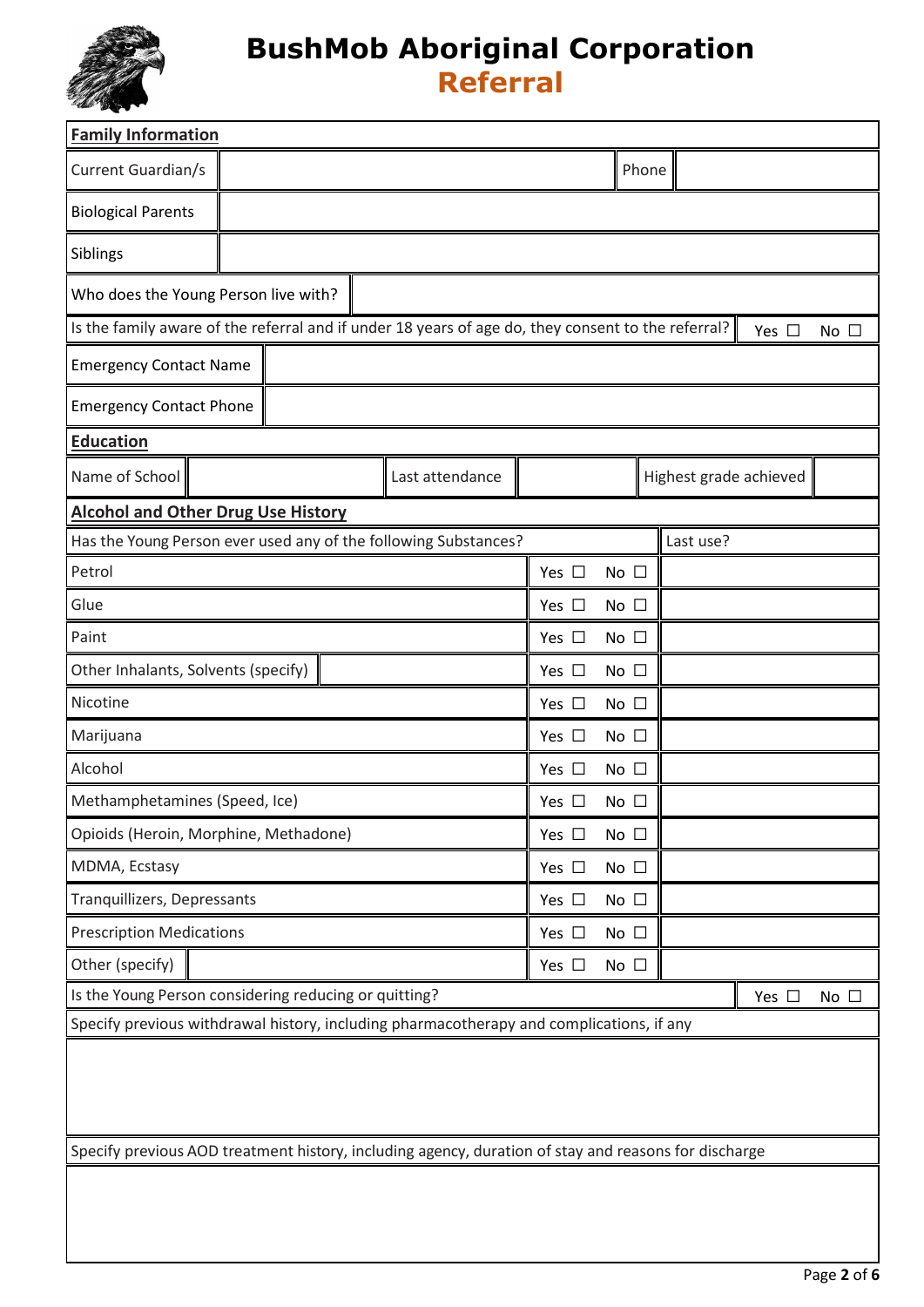

| <b>Mental Health and Wellbeing</b>                                                  |                        |              |                  |             |  |
|-------------------------------------------------------------------------------------|------------------------|--------------|------------------|-------------|--|
| Was there a suicide risk at the time of making the referral?                        | Yes $\Box$             |              | No □ Not Known □ |             |  |
| If yes, specify:                                                                    |                        |              |                  |             |  |
|                                                                                     |                        |              |                  |             |  |
|                                                                                     |                        |              |                  |             |  |
| Is there a history of suicide risk?                                                 | Yes □ No □ Not Known □ |              |                  |             |  |
| If yes, specify:                                                                    |                        |              |                  |             |  |
|                                                                                     |                        |              |                  |             |  |
|                                                                                     |                        |              |                  |             |  |
| Is there a history of self-harm?                                                    | Yes $\square$          | No $\square$ |                  | Not Known □ |  |
| If yes, specify:                                                                    |                        |              |                  |             |  |
|                                                                                     |                        |              |                  |             |  |
|                                                                                     |                        |              |                  |             |  |
| Has the young person experienced any loss and may be grieving?                      | Yes $\Box$             |              | No □ Not Known □ |             |  |
| If yes, specify:                                                                    |                        |              |                  |             |  |
|                                                                                     |                        |              |                  |             |  |
|                                                                                     |                        |              |                  |             |  |
| Is there a history of physical, psychological, or sexual abuse of the young person? | Yes □ No □ Not Known D |              |                  |             |  |
| If yes, specify:                                                                    |                        |              |                  |             |  |
|                                                                                     |                        |              |                  |             |  |
|                                                                                     |                        |              |                  |             |  |
| Is there a history of hearing voices and/or seeing things that are not there?       | Yes $\square$          | No $\square$ |                  | Not Known □ |  |
| If yes, specify:                                                                    |                        |              |                  |             |  |
|                                                                                     |                        |              |                  |             |  |
| Is there a history of inappropriate sexual behaviours?                              |                        |              |                  |             |  |
| If yes, specify:                                                                    | Yes □ No □ Not Known □ |              |                  |             |  |
|                                                                                     |                        |              |                  |             |  |
|                                                                                     |                        |              |                  |             |  |
| Is there a history of physical or other harm to others?                             | Yes □ No □ Not Known □ |              |                  |             |  |
| If yes, specify:                                                                    |                        |              |                  |             |  |
|                                                                                     |                        |              |                  |             |  |
|                                                                                     |                        |              |                  |             |  |
| Has there been any psychiatric/ psychological/ cognitive/ or other assessments?     | Yes $\square$          | No $\square$ |                  | Not Known □ |  |
| If yes, please attach assessments and other documentation                           |                        |              |                  |             |  |
| Specify any current treatments                                                      |                        |              |                  |             |  |
|                                                                                     |                        |              |                  |             |  |
|                                                                                     |                        |              |                  |             |  |
|                                                                                     |                        |              |                  |             |  |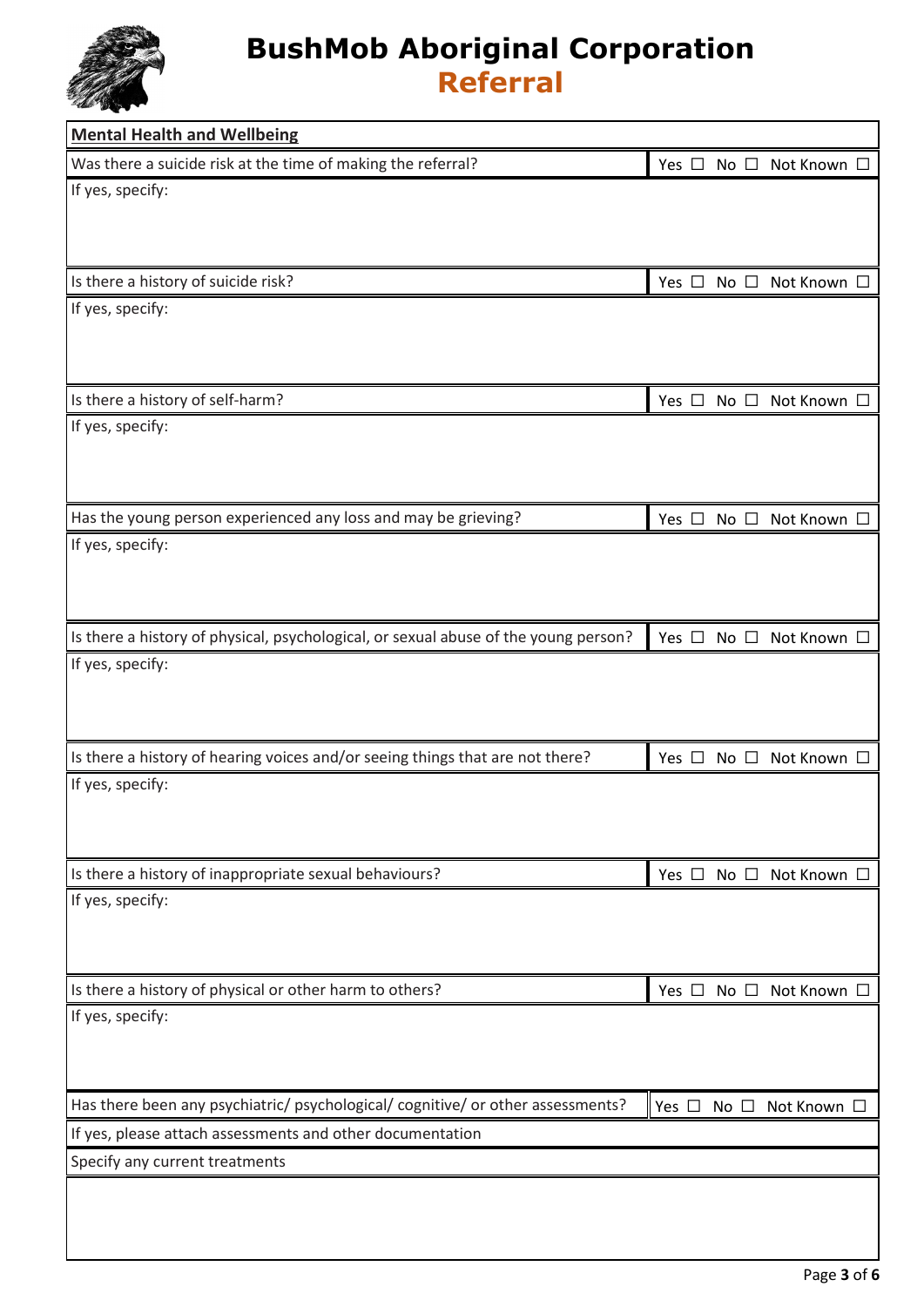

| <b>Medical Information</b>             |                                                                                          |  |                                                        |                                              |  |  |  |
|----------------------------------------|------------------------------------------------------------------------------------------|--|--------------------------------------------------------|----------------------------------------------|--|--|--|
|                                        | Current GP or Primary Health Care Service                                                |  |                                                        |                                              |  |  |  |
| Email                                  |                                                                                          |  | Phone                                                  |                                              |  |  |  |
| Medicare number                        |                                                                                          |  | Position                                               | Expiry                                       |  |  |  |
|                                        | Does the young person have any current medical conditions or other medical               |  | Not Known □<br>No $\square$<br>Yes $\square$           |                                              |  |  |  |
| disease or insulin-dependent diabetes) | problems? (Including whether there is a history of asthma, rheumatic heart               |  | If yes, specify and attach<br>medical reports (if any) |                                              |  |  |  |
|                                        |                                                                                          |  |                                                        |                                              |  |  |  |
|                                        |                                                                                          |  |                                                        |                                              |  |  |  |
|                                        | Is the young person currently on any medications?                                        |  |                                                        | No □ Not Known [<br>Yes $\square$            |  |  |  |
| If yes, specify:                       |                                                                                          |  |                                                        |                                              |  |  |  |
|                                        | Does the young person have any allergies?                                                |  |                                                        | Yes $\square$<br>No $\square$<br>Not Known □ |  |  |  |
| If yes, specify:                       |                                                                                          |  |                                                        |                                              |  |  |  |
| <b>Child Protection Information</b>    |                                                                                          |  |                                                        |                                              |  |  |  |
| <b>Contact Name</b>                    |                                                                                          |  | Agency                                                 |                                              |  |  |  |
| Email                                  |                                                                                          |  | Phone                                                  |                                              |  |  |  |
|                                        | Specify current child protection investigations and/ or child protection orders (if any) |  |                                                        |                                              |  |  |  |
|                                        |                                                                                          |  |                                                        |                                              |  |  |  |
|                                        |                                                                                          |  |                                                        |                                              |  |  |  |
|                                        | Specify past child protection history (if any)                                           |  |                                                        |                                              |  |  |  |
|                                        |                                                                                          |  |                                                        |                                              |  |  |  |
|                                        |                                                                                          |  |                                                        |                                              |  |  |  |
| <b>Legal Information</b>               |                                                                                          |  |                                                        |                                              |  |  |  |
| <b>Contact Name</b>                    |                                                                                          |  | Agency                                                 |                                              |  |  |  |
| Email                                  |                                                                                          |  | Phone                                                  |                                              |  |  |  |
| Specify current legal issues           |                                                                                          |  |                                                        |                                              |  |  |  |
|                                        |                                                                                          |  |                                                        |                                              |  |  |  |
|                                        |                                                                                          |  |                                                        |                                              |  |  |  |
|                                        | Specify current orders and attach copies of those orders                                 |  |                                                        |                                              |  |  |  |
|                                        |                                                                                          |  |                                                        |                                              |  |  |  |
|                                        |                                                                                          |  |                                                        |                                              |  |  |  |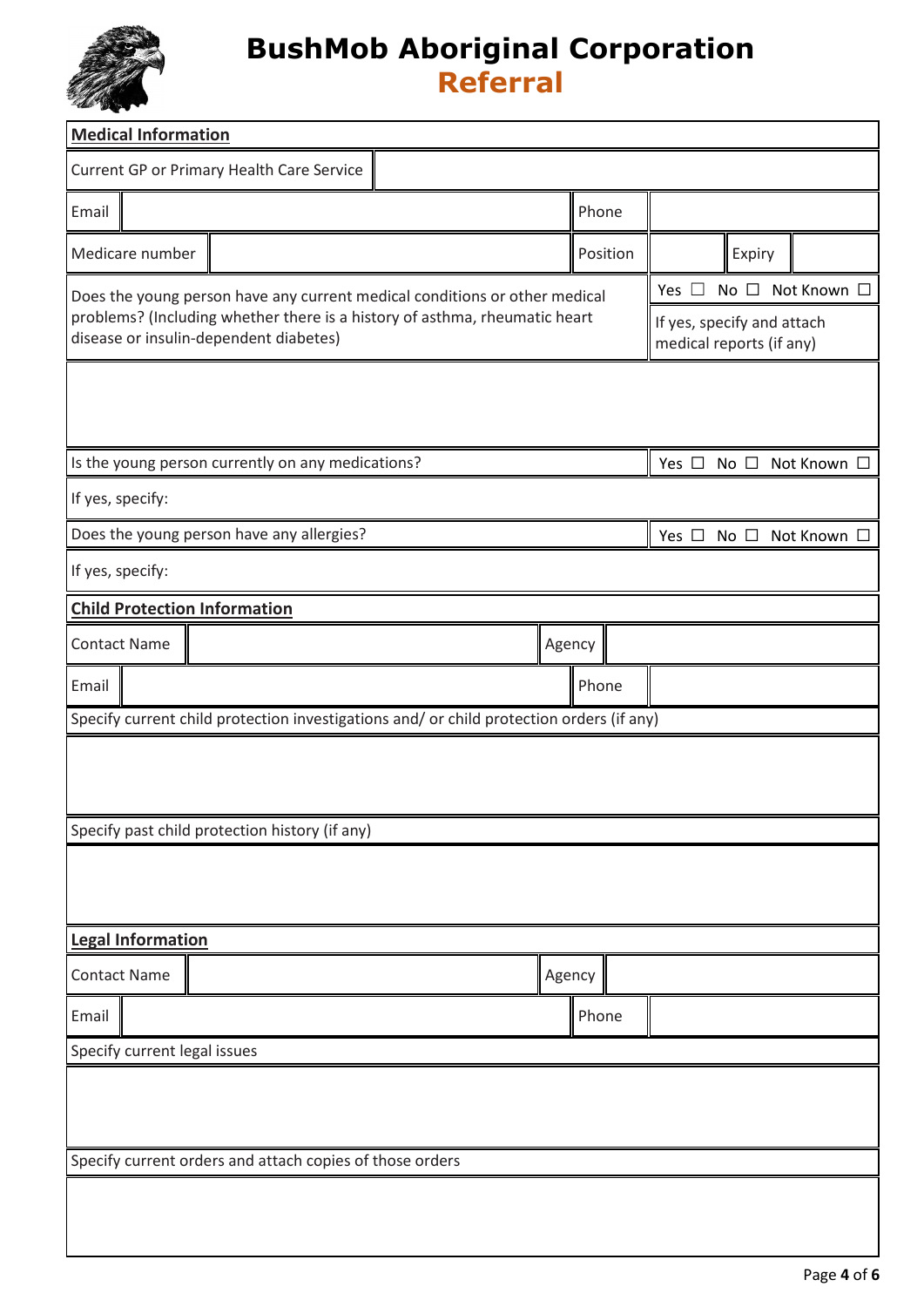

| Specify any pending court dates                                                                                                                                                                                       |    |                            |                                                                |        |       |      |  |
|-----------------------------------------------------------------------------------------------------------------------------------------------------------------------------------------------------------------------|----|----------------------------|----------------------------------------------------------------|--------|-------|------|--|
| Specify legal history                                                                                                                                                                                                 |    |                            |                                                                |        |       |      |  |
|                                                                                                                                                                                                                       |    |                            |                                                                |        |       |      |  |
| Other agencies involved (attach further pages if required)                                                                                                                                                            |    |                            |                                                                |        |       |      |  |
| <b>Contact Name</b>                                                                                                                                                                                                   |    |                            |                                                                | Agency |       |      |  |
| Email                                                                                                                                                                                                                 |    |                            |                                                                |        | Phone |      |  |
| <b>Additional Information</b>                                                                                                                                                                                         |    |                            |                                                                |        |       |      |  |
| Is there any additional information relevant to the referral?                                                                                                                                                         |    |                            |                                                                |        |       |      |  |
|                                                                                                                                                                                                                       |    |                            |                                                                |        |       |      |  |
| <b>Exit Planning</b>                                                                                                                                                                                                  |    |                            |                                                                |        |       |      |  |
| It is the responsibility of the referring agency to provide BushMob with an exit plan.                                                                                                                                |    |                            |                                                                |        |       |      |  |
| All costs associated with travel to and from BushMob are the responsibility of the referring agency.<br>In the event of an emergency exit, the referring agency will be required to promptly implement the exit plan. |    |                            |                                                                |        |       |      |  |
| What address will the Young Person be returning to?                                                                                                                                                                   |    |                            |                                                                |        |       |      |  |
|                                                                                                                                                                                                                       |    |                            |                                                                |        |       |      |  |
| What mode of transport will be provided?                                                                                                                                                                              |    |                            |                                                                |        |       |      |  |
| Contact details of the person who will arrange the exit travel                                                                                                                                                        |    |                            |                                                                |        |       |      |  |
| <b>Contact Name</b>                                                                                                                                                                                                   |    |                            |                                                                | Agency |       |      |  |
| Email                                                                                                                                                                                                                 |    |                            |                                                                |        | Phone |      |  |
| Alternative contact if primary person unavailable (such as their out bush or on leave)                                                                                                                                |    |                            |                                                                |        |       |      |  |
| <b>Contact Name</b>                                                                                                                                                                                                   |    |                            |                                                                | Agency |       |      |  |
| Email                                                                                                                                                                                                                 |    |                            |                                                                |        | Phone |      |  |
| <b>Validation of referral</b>                                                                                                                                                                                         |    |                            |                                                                |        |       |      |  |
| I acknowledge that                                                                                                                                                                                                    | 1. |                            | The information in the referral is true, accurate and complete |        |       |      |  |
|                                                                                                                                                                                                                       | 2. | Signed consent is attached |                                                                |        |       |      |  |
| Referrer Name                                                                                                                                                                                                         |    |                            |                                                                |        |       |      |  |
| Signature                                                                                                                                                                                                             |    |                            |                                                                |        |       | Date |  |

**Completed Referrals can be emailed to:** *[intake@bushmob.com.au](mailto:intake@bushmob.com.au)* **Further Information: (08) 8953 3798**